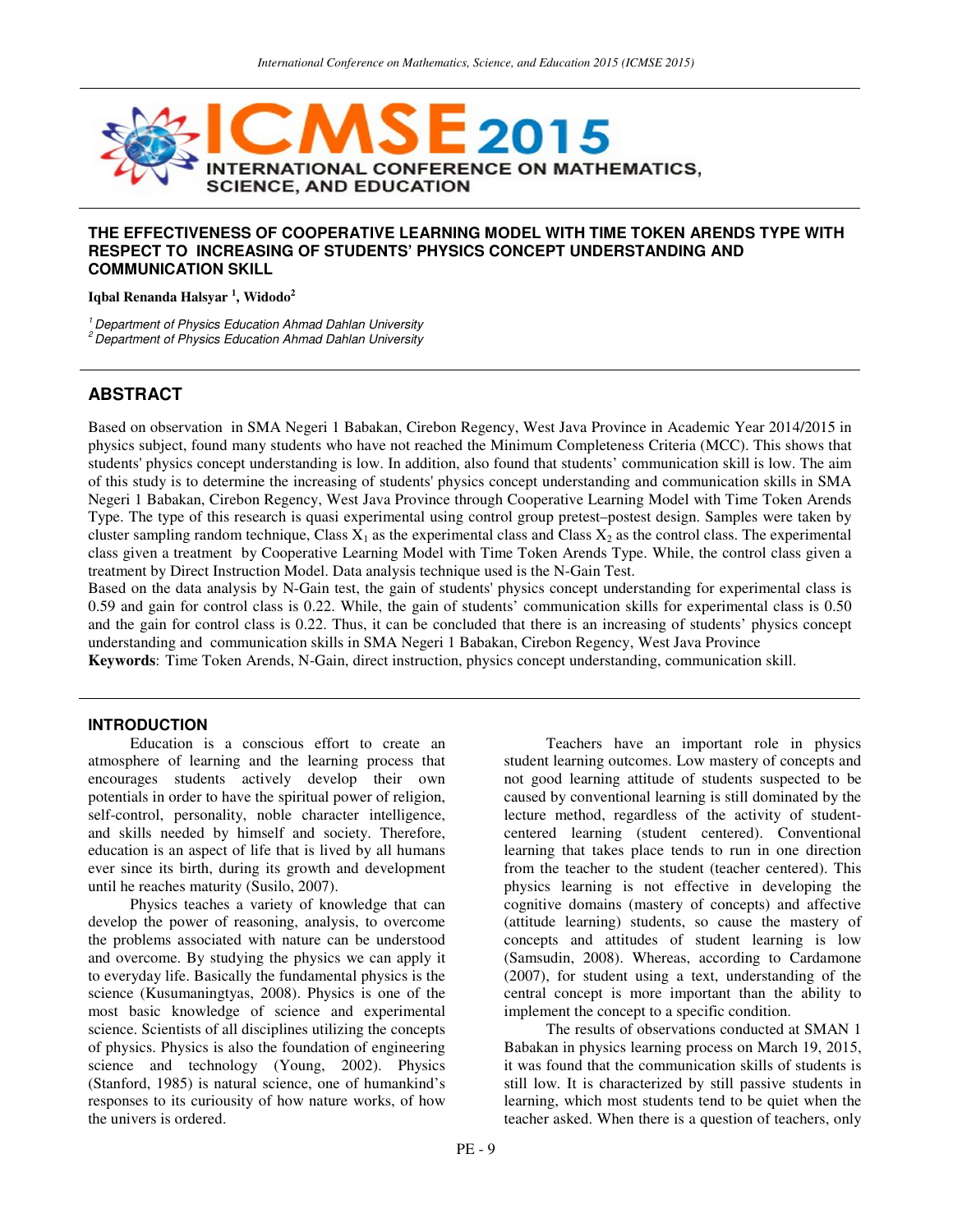a few students were active and tried to answer the questions of teachers, most students did not respond or reply in response to another friend. Whereas, according to Horan (2008), good communicationskills are real key to success.

 In observation also found some problems in the process of learning physics, including students' lack of interest and enthusiasm. Minimal completeness criteria (MCC) for the subjects of physics at SMAN 1 Babakan is 75. Of the two classes of the number of 78 students, 65 students have not reached MCC. It shows the results of study of physics is still very low.

To overcome these problems need to use other learning model. One of hem is Time Token Arends learning Model. According Fatmawati and Haryono (in Arends, 2008) Time Token is one participate skill in cooperative learning aimed at equal group work opportunity, to avoid student dominate or otherwise silence at all, and encourage students to help each other in small groups.

Cooperative learning ( Smith-Stone, 2010) needs courage and persistent, especially during early periode when students have to develop new classroom behaviors. This model could be to train social skills and the ability to communicate, and avoid dominating the conversation student or students who live at all. This model allows students more active in learning and will make learning physics fun. This research was conducted on the subject of dynamic electricity. The reason for choosing the subject of dynamic electricity as learning material in this model is based on several considerations. First, the dynamic electrical material, including material that is abstract,the study of the flow of electric charge that can not be seen. To study this subject students in the skills necessary to design and conduct experiments that are expected to enhance the students' understanding of physics concepts. Second, dynamic electric material relatively difficult, thus requiring cooperation skills and the development of social attitudes of students to be able to communicate well among fellow groups and other groups. In learning materials dynamic power is expected that students actively participate in learning activities for students to improve communication skills and understanding of the concepts of physics, this can be achieved one satuhnya through learning kooperatif .

Based on above description, it is important to do research on "Effectiveness Model of Learning Time Token Arends and Direct Instruction Against to Upgrades Communication and Understanding Concepts of Physics Class X SMA Negeri 1 Babakan Cirebon, West Java ".

The aim of this study is to determine the increasing of students' physics concept understanding and communication skills in SMA Negeri 1 Babakan, Cirebon Regency, West Java Province through Cooperative Learning Model with Time Token Arends Type.

#### **METHODS**

The research was conducted on September 5 to May 27, 2015 as many as 2 meetings.

The population in this study were all students of class X SMA Negeri 1 Babakan, Cirebon regency 2014/2015 academic year consisting of 4 and there were 158 students.

The sample were class  $X_1$  and  $X_2$  SMAN 1 Babakan, Cirebon District Academic Year 2014/2015. The sampling technique in this research is cluster random sampling technique. Class  $X_1$ , 40 students as the experimental class and class  $X_2$ , 40 students as the control class. Based on information obtained from physics teachers class X , both classes have equal ability. When the implementation of this learning model there were some students who do not follow in full, the students were not included in the sample. This was done to avoid differences caused not follow the lesson in full.

This research was Quasi Experimental. This research design using experimental study with pretest-posttest control group design for find the score difference between the experimental group and the control group.

Tabel 1. Research Design

| $\gamma$ ass             | Pretest | Treatment | Posttest |
|--------------------------|---------|-----------|----------|
| $\mathcal{L}$ Experiment |         |           |          |
| Control                  |         |           |          |

Description:

- $X_1 =$  Physics Learning using the Cooperative Learning Model With Time Token Arends Type.
- $X_2$  = Physics Learning using Direct Instruction Model
- $Y_1$  = Posttest Score of the Experiment Class
- $Y_2$  = Posttest Score of the Control Class
- Q = Pretest Score of the Experiment Class and The Control Class

Data analyze used N-Test Gain of Meltzer (in Laili (2013: 66). Test Gain calculate normalized gain value  $<\geq$ .

$$
\langle g \rangle = \frac{\overline{X}_{\textit{posttest}} - \overline{X}_{\textit{pretest}}}{100 - \overline{X}_{\textit{pretest}}}
$$

with :

$$
\frac{g}{X}_{pretest} = \text{pretest}
$$
\n
$$
\overline{X}_{posttest} = \text{posttest}
$$

Interpretation of the value of the gain on the criteria presented in Table 2 below.